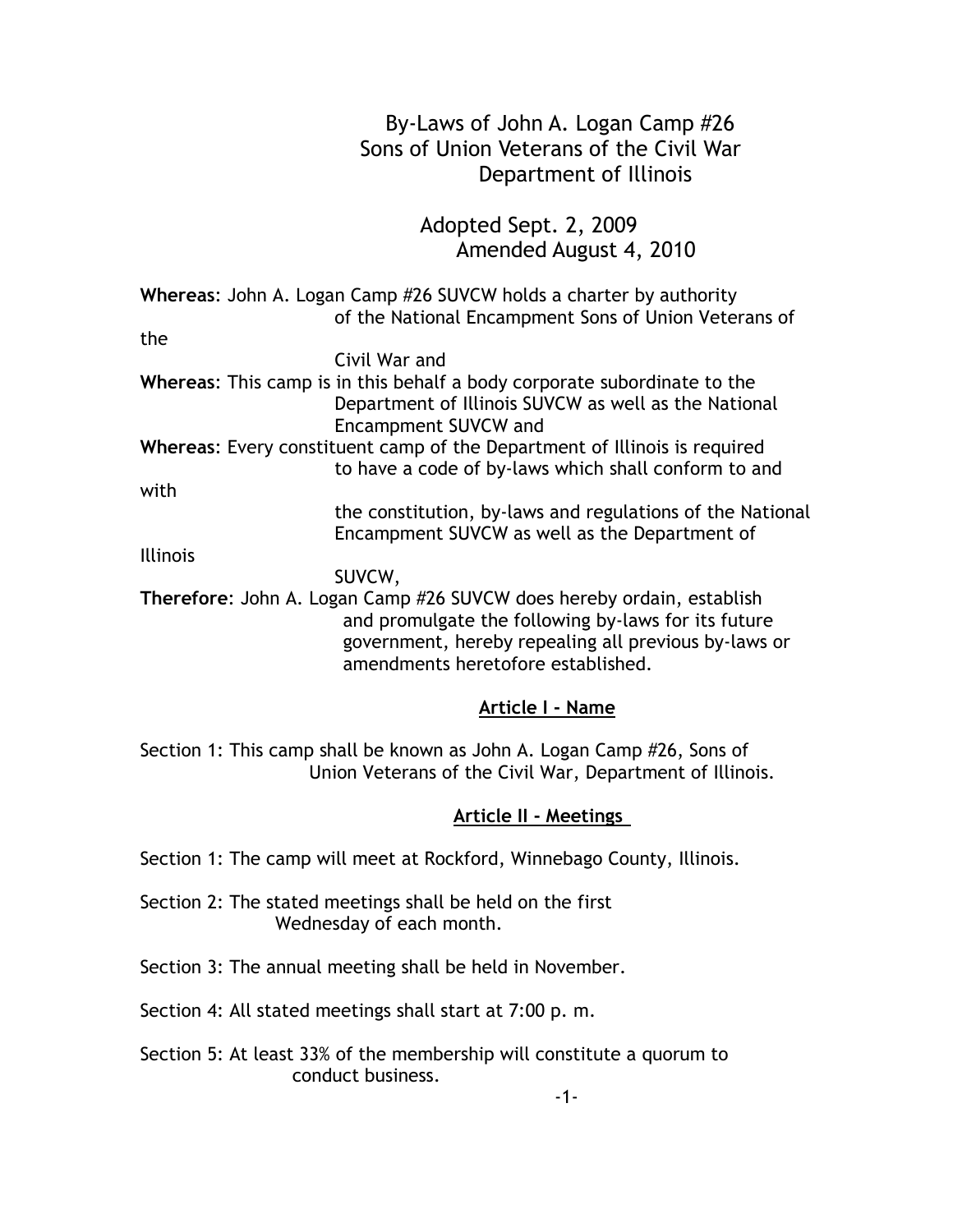# **Article III - Officers**

Section 1: The elected officers shall be:

 Camp Commander; Sr. Vice Commander; Jr. Vice Commander; Secretary; Treasurer; Council (3 members).

Section 2: The appointed officers shall be:

 Patriotic Instructor; Chaplain; Historian; Counselor; Guide; Color Bearer; Guard; Graves Registration Officer; Civil War Memorials Officer; Recruiting Officer; Signals Officer and any others as needed.

# **Article IV - Elections & Appointments**

Section 1: The elective officers listed in Article III Section 1, shall be separately chosen by ballot at the annual meeting. A majority of votes cast shall be required for election.

Section 2: Appointed officers listed in Article III Section 2 shall be appointed by the camp Commander elect prior to installation.

Section 3: Elected and appointed officers listed in Sections 1 and 2 will be for one year terms, but may be re-elected/appointed annually.

# **Article V - Duties of Officers**

Section 1: The Camp Commander, in addition to what is required by the National Encampment by-laws and general orders, may determine the order of business, regulate the conduct of members and visitors in the post room, shall have custody of the camp charter and general supervision of the furniture. He shall be ex-officio of all committees, shall see that the work and lectures conform as exactly as possible as established by the National SUVCW ritual books. -2-

**Article V - Duties of Officers - Con't.**

Section 2: The duties of the other officers shall be as specified in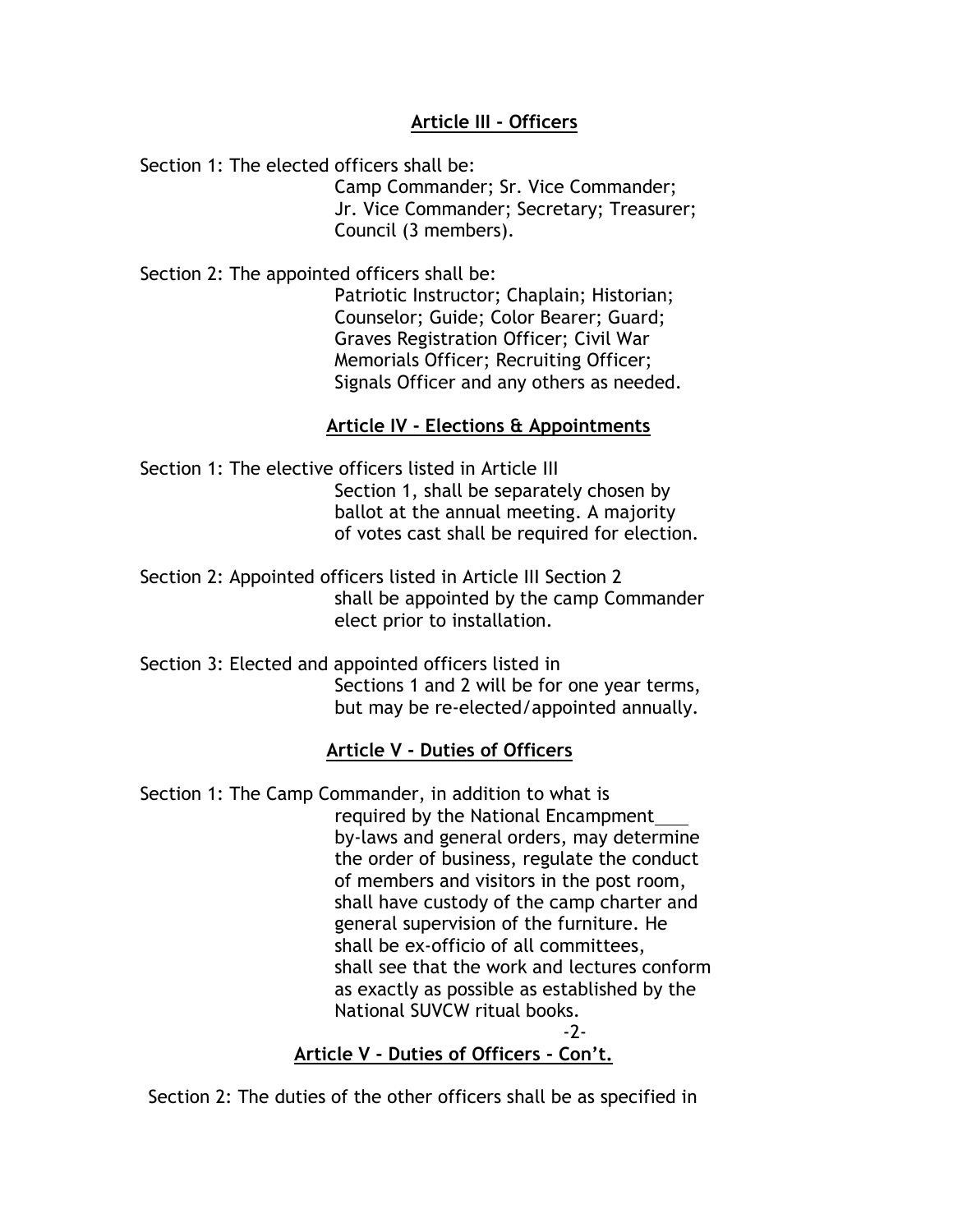the National SUVCW Camp and Department job description booklet.

# **Article VI - Classes of Membership**

Section 1: Classes of membership shall be consistent with those specified in the National Constitution of the SUVCW and are as follows:

- A) Members: males over 14 years of age and provide documentation proving ancestral lineage.
- B) Junior members: males under 14 years of age and provide documentation proving ancestral lineage.
- C) Honorary members: granted by the National Commander SUVCW.
- D) Life members: who have paid the requisite fees as established by the National SUVCW.

Section 2: Associate members shall be consistent with those specified in the National Constitution SUVCW and are as follows:

> A) Males over 14 years of age who do not meet the qualifications specified in the National Constitution of the SUVCW of ancestral lineage but otherwise meet the balance of the requirements.

- B) Junior Associates are males under 14 years of age with the same stipulations as listed in Section 2A of these by-laws.
- C) Associate members may hold any elected or appointed office within this camp.

#### -3- **Article VII - Fees & Dues**

Section 1: Camp dues shall be \$40.00 per year payable in advance.

Section 2: A one time fee of \$10.00 will be collected from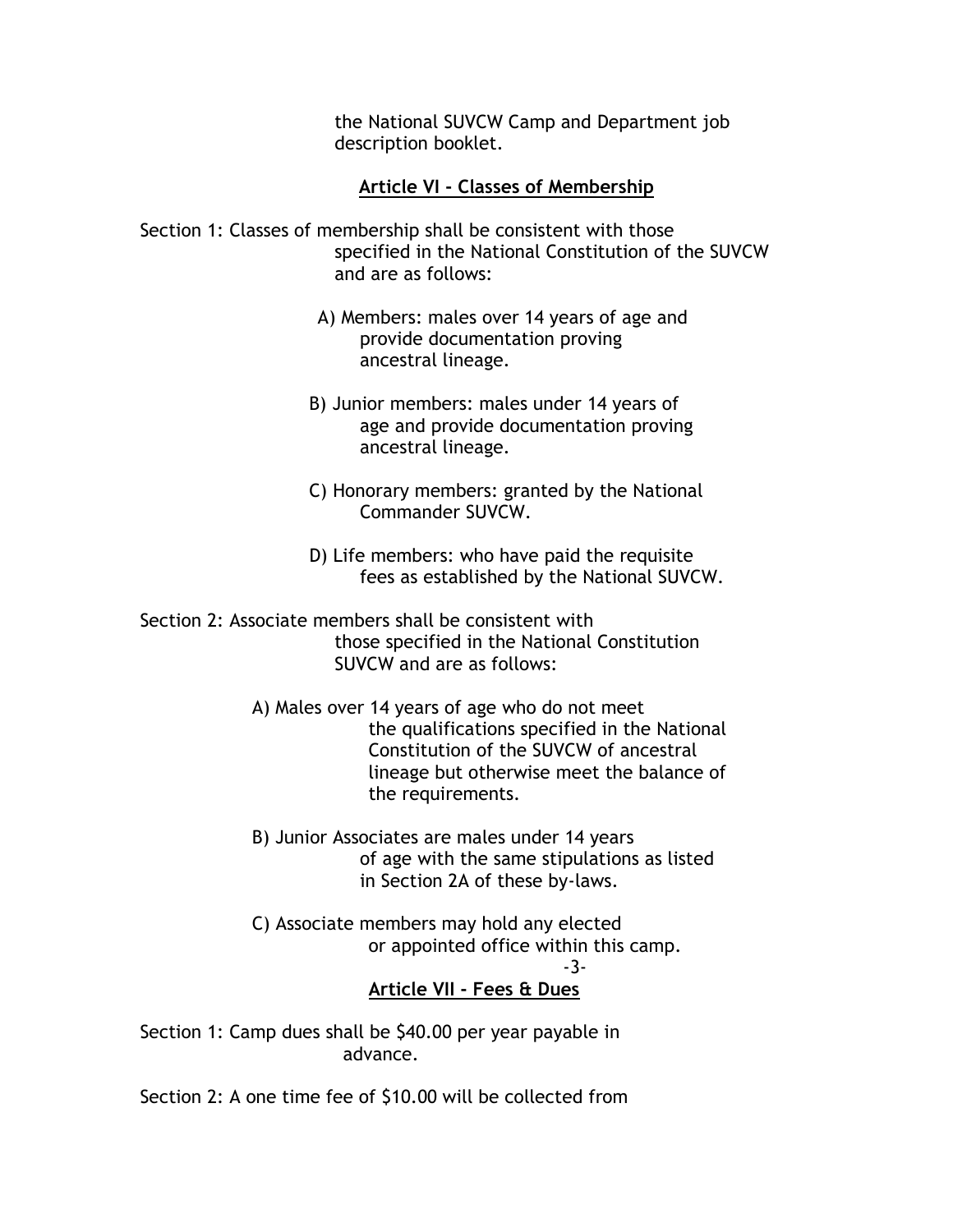new members which is forwarded to the Department of Illinois SUVCW.

Section 3: No fee shall be collected for membership by affiliation.

Section 4: A fee for initiation in the amount of \$25.00 shall be collected prior to membership to defray cost of membership badge.

# **Article VIII - Fiscal Year**

Section 1: The fiscal year shall commence on the first day of January and end on the thirty-first day of December.

Section 2: The Sr. Vice Commander with the Camp Council, shall annually prepare a budget to be presented at the annual meeting.

## **Article IX - Committees** \*

Section 1: The following committees shall be appointed by the Camp Commander elect:

- A) Welfare
- B) Nominations
- C) Others as needed

\*See appendix 1

-4-

## **Article X - National Encampment By-Laws**

Section 1: The conduct of this camp, its members and the duties of its officers are further governed by the constitution, by-laws and general orders of the National Encampment SUVCW, a copy of which shall be in the possession of the Camp Commander and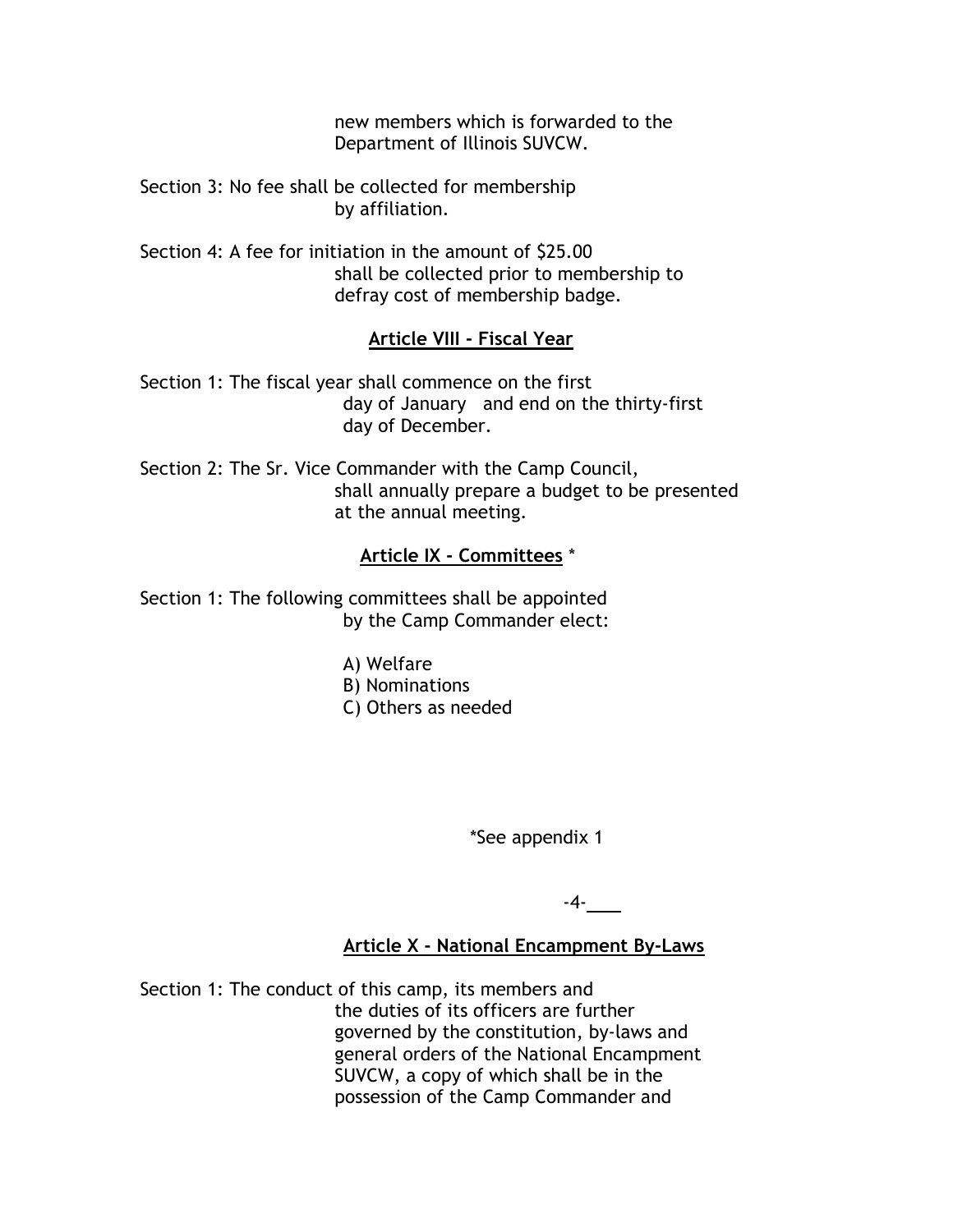accessible upon request.

Section 2: Any changes in the constitution or by-laws of the National Encampment SUVCW or Department of Illinois SUVCW that conflict with the by-laws of John A. Logan Camp #26 SUVCW shall automatically be incorporated herein without requiring a vote of the members.

# **Article XI - Camp By-Laws**

Section 1: These by-laws are implemented for the government of the camp not otherwise covered by other rules and regulations.

Section 2: Amendments to these by-laws will be presented in writing at any camp business meeting with a brief explanation for the proposed change.

Section 3: When properly seconded, the proposed change will lay over for at least thirty (30) days and the general membership will be notified in writing of the proposed change and date of voting on such change.

-5-

## **Article XII - Order of Business**

Section 1: The order of business at each stated meeting shall be as follows unless changed at the discretion of the Camp Commander:

A) opening of camp

- B) roll call of officers
- C) reading and approving minutes

D) treasurers report

E) reports of sickness and distress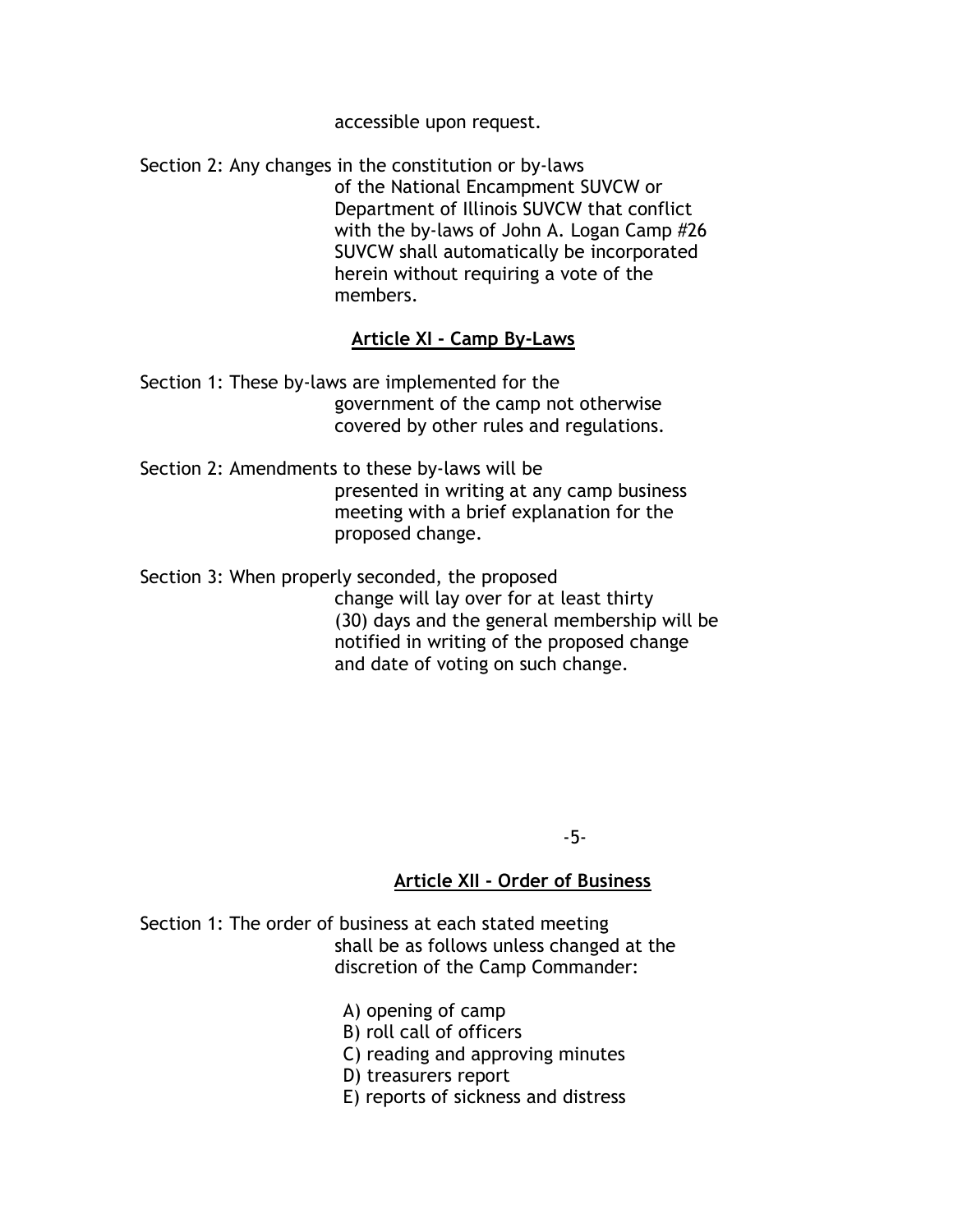- F) reports of visiting committee
- G) reports of investigating committees
- H) reading of petitions
- I) balloting
- J) initiating of candidates
	- K) reports of committees
	- L) reading and disposing of orders, communications and bills
	- M) unfinished business
	- N) new business
	- O) election and installation of officers
	- P) good of the order
	- Q) patriotic instructor report
	- R) memorial service for departed members
	- S) closing ceremony

#### Article XIII - Camp Activities

Section 1: All Camp activities under the name of John A. Logan Camp #26 SUVCW and/or Rockford Zouaves SVR requiring registration or prior commitment (I.e.: parades, local festivals, fairs, reenactments, etc) that promote public attention or interest in the John A. Logan Camp #26 SUVCW or Rockford Zouaves SVR shall be brought before Camp membership at a prior Camp meeting for approval.

 -6- Article XIII - Camp Activities - Con't.

Section 2: An approved event should have a sufficient number of members attending to give credence and respect to the order. Appropriate dress (Civil War military uniforms, period civilian dress, business casual or business suits) shall be required at these events if representing the order.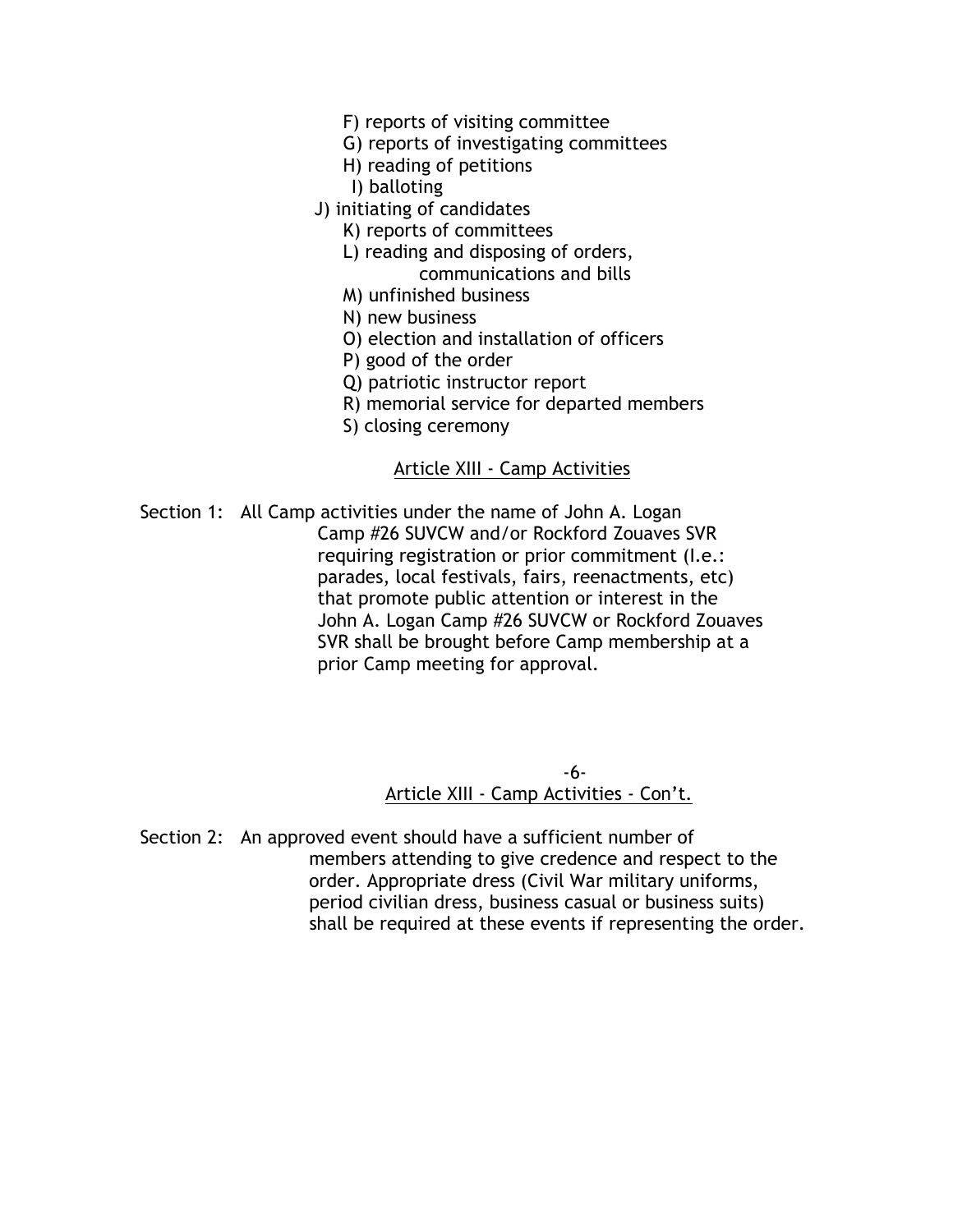-7-

# **Appendix 1**

# **Duties of Committees**

Welfare: Visit those brothers, sisters and others recommended by the camp who are sick, home bound or in distress.

Nominations: To prepare a slate of suggested officers for election. Other nominations from the floor are also encouraged. Appointed officers are selected by the camp commander elect.

Other committees maybe appointed as needed at the discression of the Camp Commander.